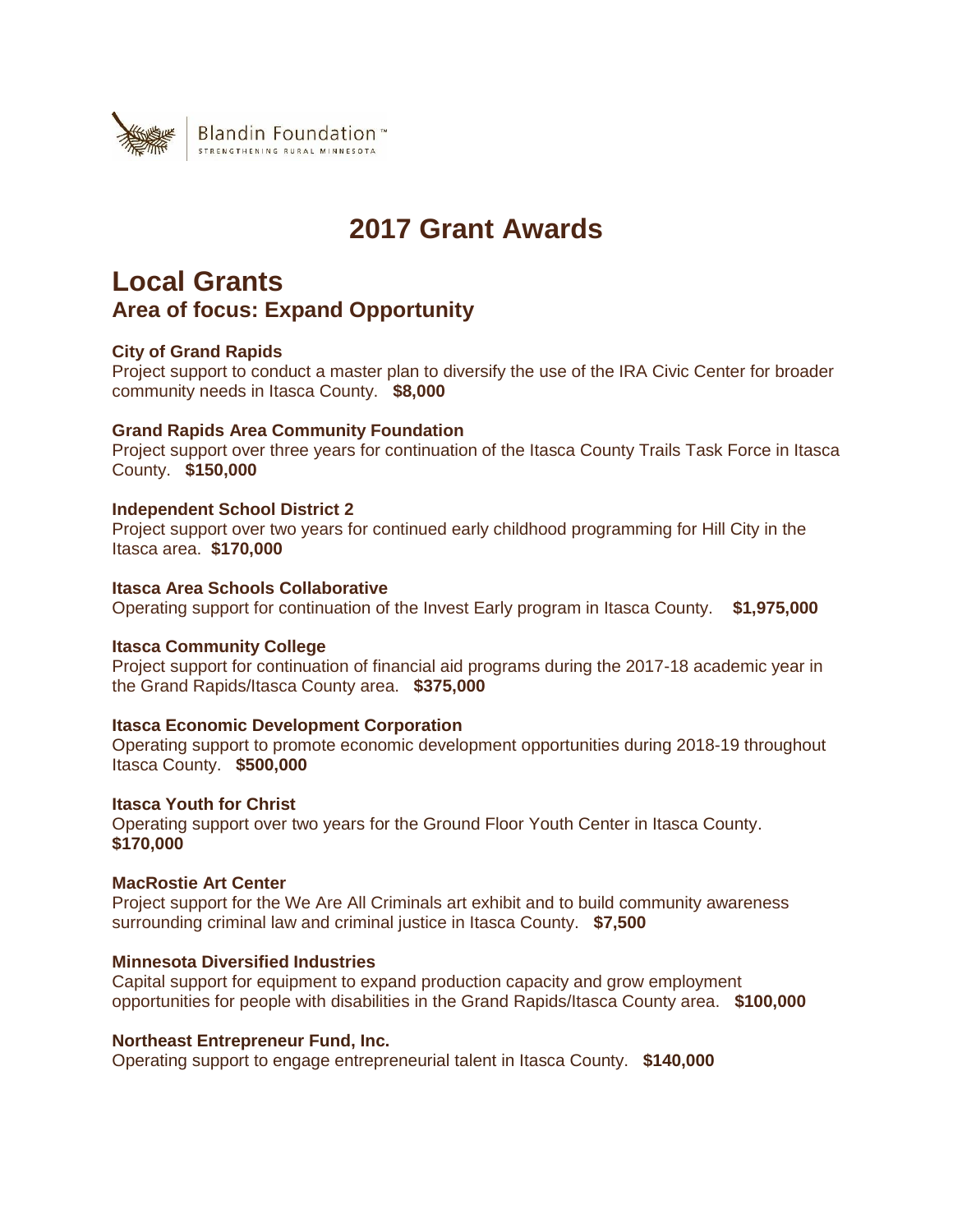### **Northland Area Family Service Center**

Operating support over two years for the Northland Early Childhood Coalition in the Itasca County area. **\$180,000**

# **Area of focus: Vibrant Itasca County**

### **Advocates for Family Peace**

Emergency contribution in support of victims of domestic violence in Itasca County. **\$50,000**

### **Advocates for Family Peace**

Operating support in 2018-19 to promote safety, equity and peace to families experiencing domestic abuse in Itasca County. **\$100,000**

### **ANGELS – LAH/BNP**

Donation for expansion of services to Hill City in rural Minnesota. **\$1,000**

### **Arrowhead Economic Opportunity Agency**

Project support for the 2017 Itasca Community Connect event in Itasca County. **\$5,000**

### **Ball Club Local Indian Council**

Donation in support of Ball Club's annual Mii-Gwitch Mahnomen Days pow wow in Itasca County. **\$1,000**

### **Balsam Township**

Donation in support of safety equipment for the Balsam Township fire department in Itasca County. **\$1,000**

### **Bigfork Valley Foundation**

Donation in support of Bigfork community projects in Itasca County. **\$250**

### **Bigfork Valley Foundation**

Capital support to preserve a nonprofit dental clinic in Itasca County. **\$50,000**

### **Bigfork Valley Hospital**

Operating support for the Home Visitor Program in 2018-19 in Itasca County. **\$34,000**

### **Bigfork Wilderness**

Donation in support of Bigfork Wilderness Days celebration in Itasca County. **\$500**

### **Bovey Farmers Day Association**

Donation in support of the 2017 Bovey Farmer's Day celebration in Itasca County. **\$1,000**

### **Boys & Girls Club of Duluth**

Operating support for the Boys and Girls Clubs of Greenway and Grand Rapids/Itasca County area. **\$308,000**

### **Boys and Girls Club of the Leech Lake Area**

Operating support for the Deer River unit through 2018 in Itasca County. **\$135,000**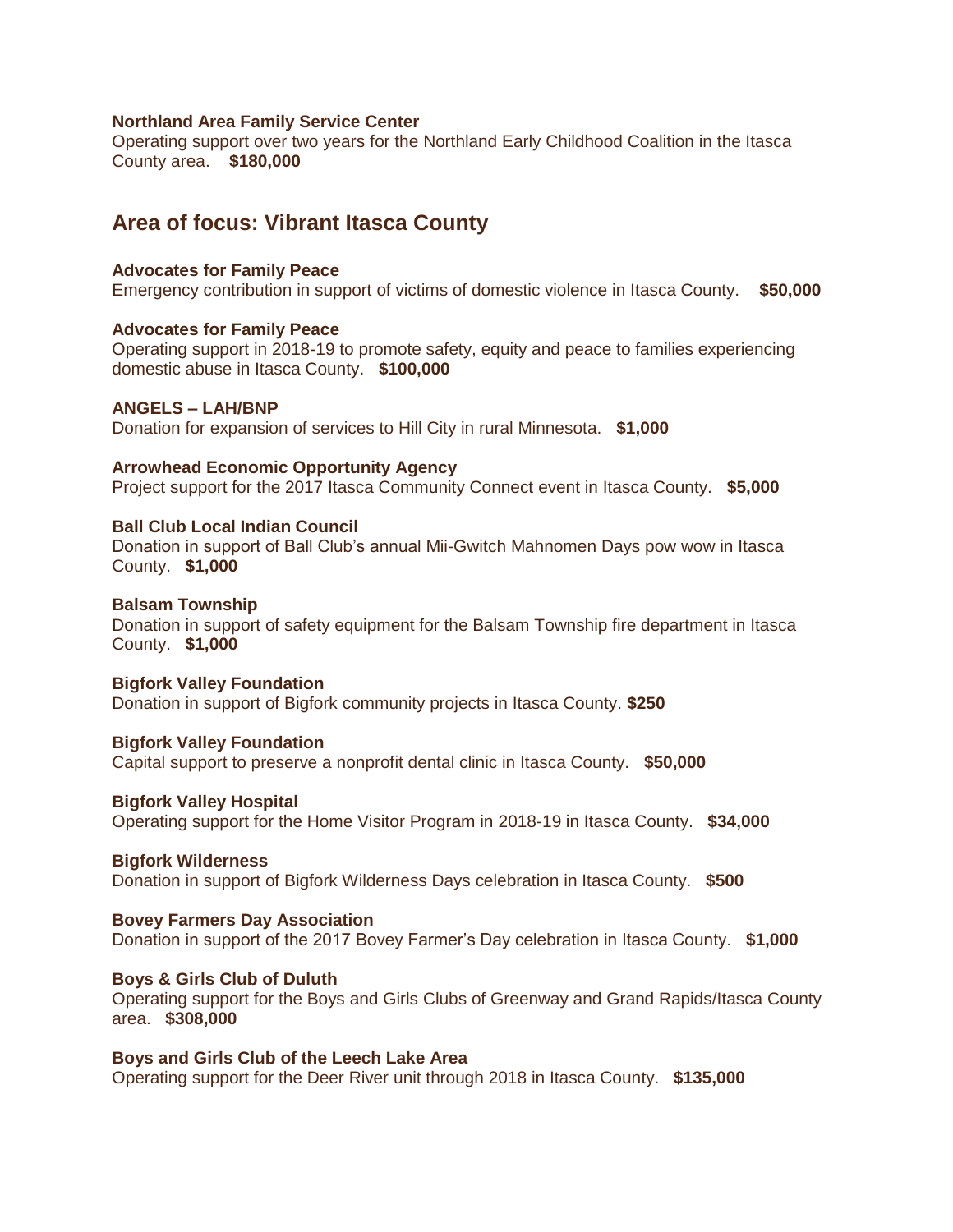# **Boys and Girls Club of the Leech Lake Area**

Project support for emergency assistance to meet basic needs for youth at the Deer River unit of the Boys and Girls Club in the Grand Rapids/Itasca County area. **\$10,000**

# **Bridges Kinship Mentoring**

Operating support for youth mentoring in 2018-19 in Itasca County. **\$80,000**

# **City of Bigfork**

Capital support for an outdoor skating rink/warming house in Itasca County. **\$2,500**

# **City of Calumet**

Donation in support of computer upgrades for the Calumet Public Library in Itasca County. **\$1,000**

# **City of Calumet**

Donation in support of exploring alternate management models for the Hill Annex Mine State Park in Itasca County. **\$1,000**

# **City of Cohasset**

Capital support for a non-motorized, multi-use community trail near Tioga Beach in Itasca County. **\$50,000**

# **City of Deer River**

Capital support to purchase a generator to support emergency services in Itasca County. **\$7,500**

# **City of Keewatin**

Capital support for playground equipment at O'Brien Reservoir in Itasca County. **\$4,000**

# **City of Marble**

Donation in support of computer upgrades for the Marble library in Itasca County. **\$1,000**

# **City of Nashwauk**

Capital support for safety equipment for the Nashwauk Fire Department in Itasca County. **\$7,500**

# **City of Remer**

Capital support for an outdoor multi-use pavilion in the Itasca County area. **\$5,000**

# **Civil Air Patrol**

Donation in support of the activities of the Civil Air Patrol, Grand Rapids Squadron, in Itasca County. **\$500**

### **Cooperative Solutions**

Project support for transition and relocation of services in Itasca County. **\$3,660**

# **Community Cafe**

Operating support to help reduce hunger in Itasca County. **\$80,000**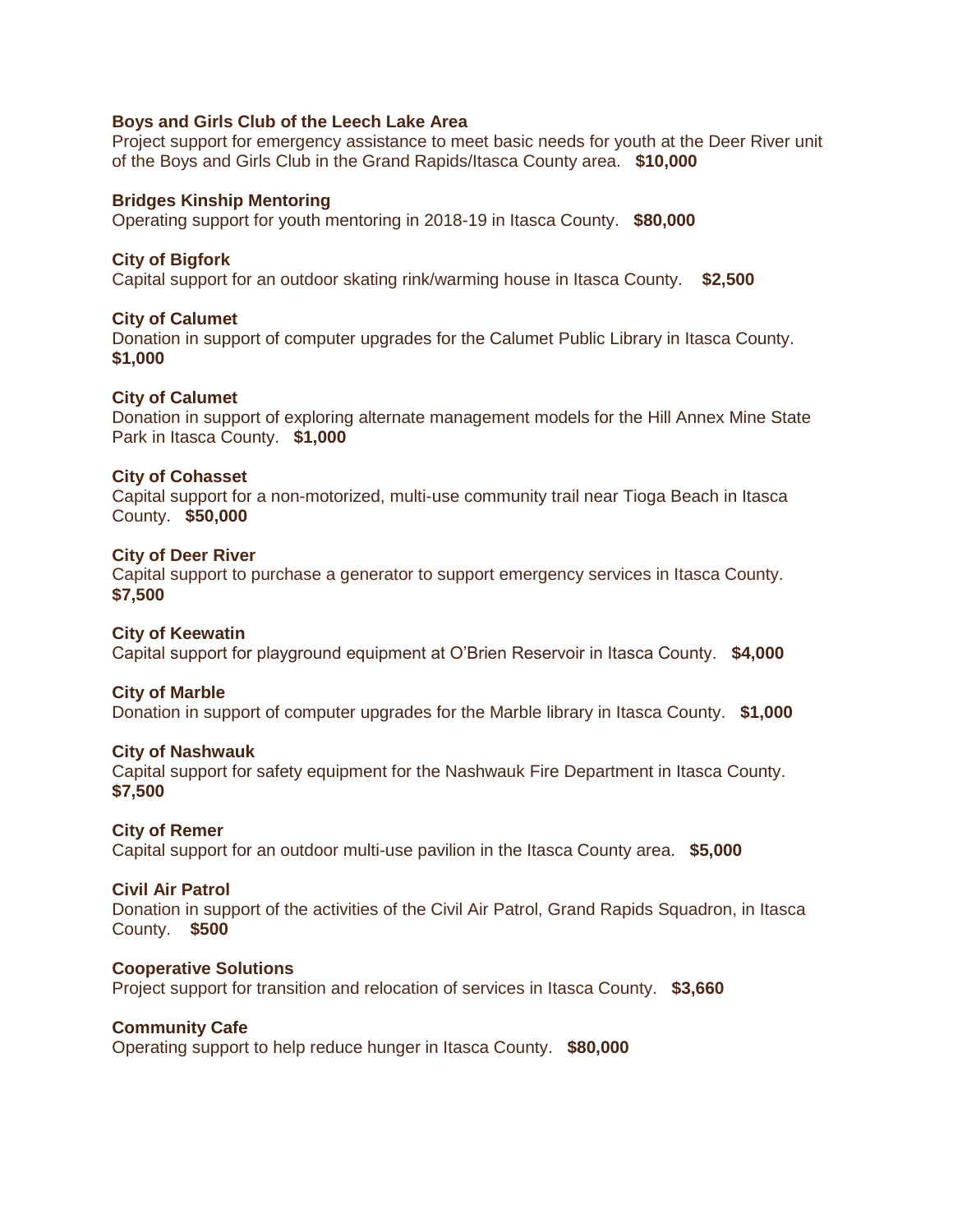# **Deer River Area Health Care Foundation**

Donation in support of the planning stage of a Community Wellness Center for the Deer River area in Itasca County. **\$1,000**

# **Deer River White Oak Society, Inc.**

Donation for the 2017 White Oak Annual Winter Festival in the Grand Rapids/Itasca County area. **\$500**

# **Edge of the Wilderness Community Center**

Project support for 2017 performances and events in Itasca County. **\$9,000**

# **ElderCircle**

Operating support in 2018-19 to offer senior programming to residents in the Itasca County area. **\$100,000**

# **ElderCircle**

Project support for the 2017 annual community Thanksgiving dinner in Itasca County. **\$2,000**

# **First Call for Help of Itasca County**

Project support for emergency assistance due to the high volume of calls processed through First Call for Help of Itasca County. **\$10,000**

# **First Call for Help of Itasca County**

Project support to develop Native American cultural spaces at the New Leaf Crisis Healing Center in Itasca County. **\$5,000**

# **First Call for Help of Itasca County**

Operating support for information and referral services during 2018-19 in Itasca County. **\$100,000**

# **Girl Scouts of MN and WI Lakes and Pines**

Operating support in 2018-19 for the Girl Scouts program in Itasca County. **\$20,000**

# **Grace House of Itasca County**

Operating support to provide shelter for individuals experiencing homelessness in Itasca County. **\$100,000**

# **Grand Itasca Foundation**

Donation in support of the High School Scholarship Fund in Itasca County. **\$500**

# **Grand Rapids Area Community Foundation**

Donation in support of hosting a community design forum to advance the idea of a community solar garden in Grand Rapids, Itasca County. **\$900**

# **Grand Rapids Area Community Foundation**

Donation in support of the Grand Rapids 2017 WinterGlo Festival in Itasca County. **\$1,000**

# **Grand Rapids Area Male Chorus**

Donation for the 2017 spring and summer concert series in Itasca County. **\$1,000**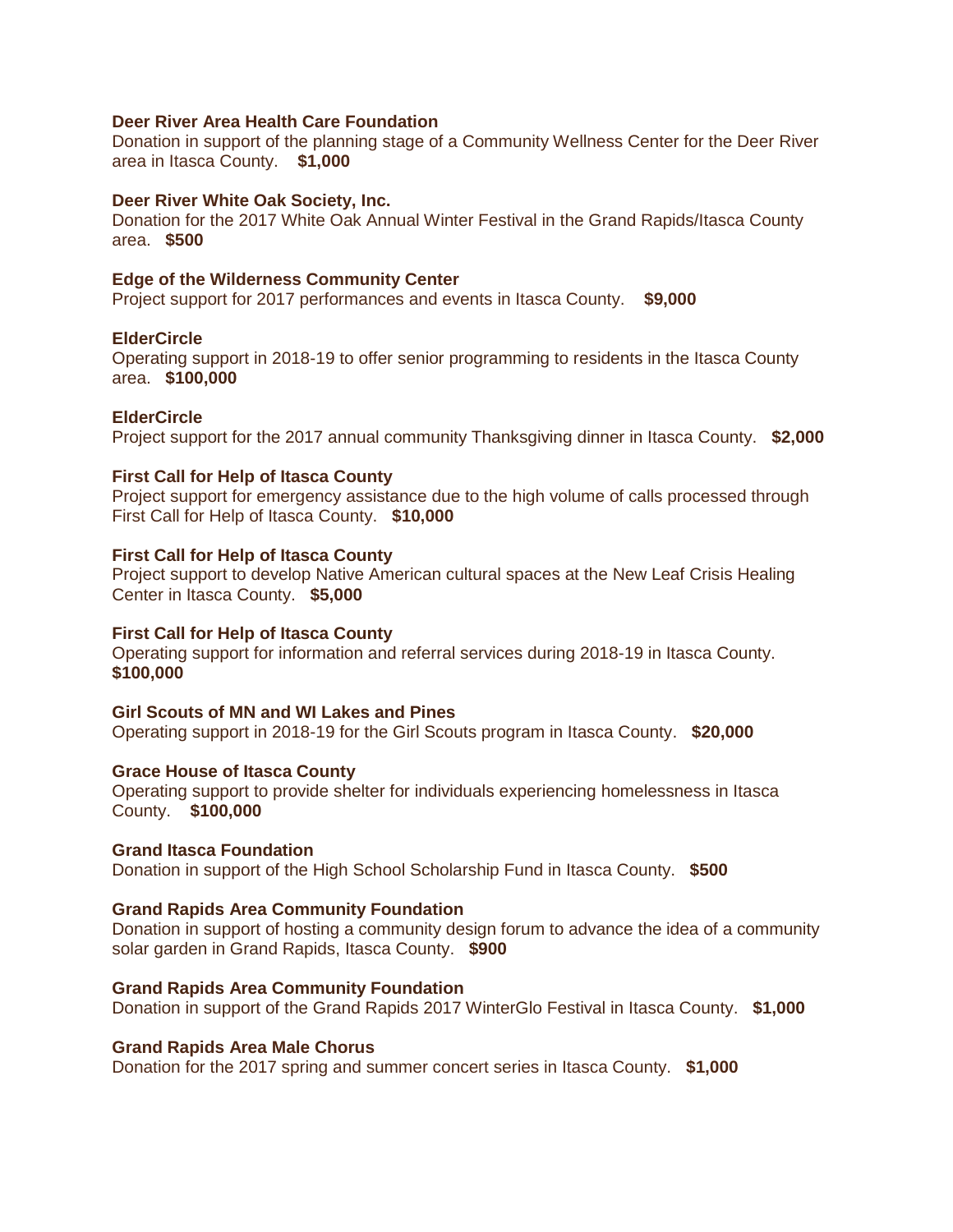### **Grand Rapids Band Boosters**

Donation in support of advertising the 2017-18 Blandin Education Grants program in the Grand Rapids High School band calendar in Itasca County. **\$550**

### **Grand Rapids Players**

Donation in support of production costs of putting on Beauty and The Beast in Itasca County. **\$1,000**

### **Grand Rapids Police Department**

Donation in support of the 2017 National Night Out hosted by the Grand Rapids Police Department in Itasca County. **\$250**

# **Grand Rapids Summer Celebration**

Donation in support of the 2017 Tall Timber Days festival in Itasca County. **\$1,000**

### **Grand Village Nursing Home**

Donation for the 2017 annual Christmas party for long-term and assisted living residents in Itasca County. **\$250**

### **Great Minds Learning Center**

Operating support for expansion and relocation to accommodate program growth in Itasca County. **\$10,000**

### **Greater Pokegama Lake Association**

Donation in support of the 2017 annual Independence Day fireworks on Pokegama Lake in Itasca County. **\$1,000**

### **Greenway 316 Foundation Inc**

Donation in support of Financial Aid Night for Greenway High School students and parents in Itasca County. **\$150**

### **Greenway Joint Recreation Association**

Donation in support of the fourth annual fishing tournament for the Greenway Sports Complex in Itasca County. **\$500**

### **Habitat for Humanity of Itasca County**

Operating support during 2018-19 for the local Habitat for Humanity organization in Itasca County. **\$100,000**

### **Independent School District 118, Remer**

Project support to offer a second round of Anishinaabe Worldview Training to Remer and Deer River school personnel and community members in Itasca County. **\$12,675**

### **Independent School District 118, Remer**

Donation in support of the new school's grand opening. **\$500**

### **Independent School District 2**

Donation in support of the Farm2School project in the Itasca County area. **\$1,000**

### **Independent School District 316**

Donation in support of the Greenway 2017 Post Prom event in Itasca County. **\$500**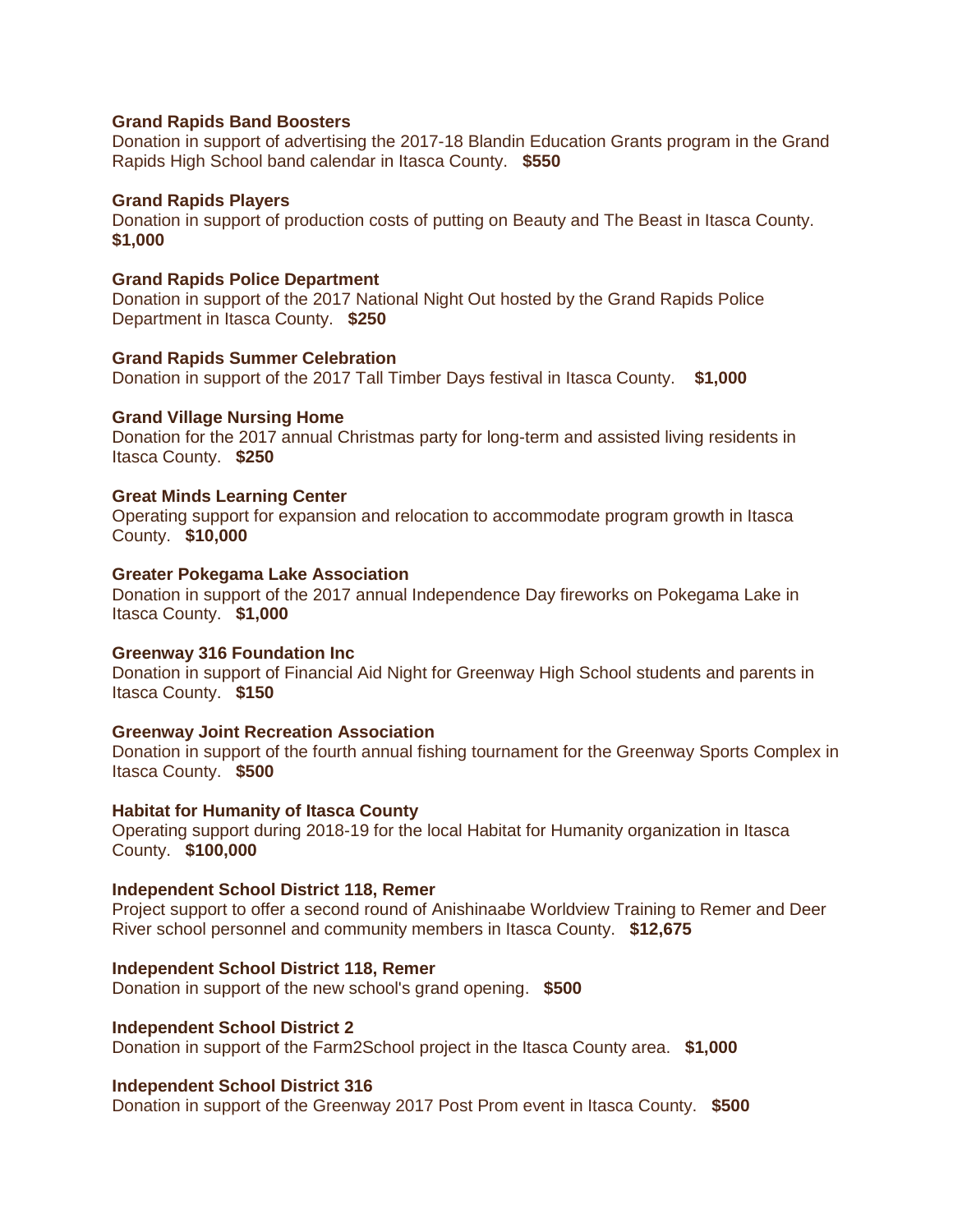### **Independent School District 316**

Project support for the 2017 Children First! New Year's Eve event in Itasca County. **\$5,750**

### **Independent School District 316**

Donation in support of advertising the Blandin Education Awards Program in the Greenway Blast yearbook in Itasca County. **\$350**

### **Independent School District 318**

Donation in support of Bigfork Elementary School's Community Work Day in Itasca County. **\$500**

### **Independent School District 318**

Operating support over two years for continued assistance of Baby Steps Boutique in the Itasca County area. **\$165,000**

# **Independent School District 318**

Donation in support of Grand Rapids High School 2017 Post Prom event in Itasca County. **\$750**

### **Independent School District 318**

Donation for advertising the 2017-18 Blandin Education Grants Program in the Grand Rapids High School yearbook in Itasca County. **\$325**

### **Independent School District 318**

Capital support to purchase and install an electronic sign that allows for sharing of information and events in the Grand Rapids/Itasca County area. **\$46,600**

### **Independent School District 318**

Donation for the Murphy Elementary School Garden Project in the Grand Rapids/Itasca County area. **\$500**

### **Independent School District 319** Donation for the Nashwauk-Keewatin School District's music program in Itasca County. **\$1,000**

### **Independent School District 319**

Donation for the Nashwauk-Keewatin All Night Grad Party in the Grand Rapids/Itasca County area. **\$400**

### **Independent School District 319**

Capital support to purchase computers for the Nashwauk-Keewatin High School's 2017 post prom event in Itasca County. **\$2,000**

### **Independent School District 319**

Project support for development of new after-school programming at Nashwauk-Keewatin elementary school in Itasca County. **\$20,000**

### **Independent School District 319**

Donation in support of Nashwauk-Keewatin High School's 2017 post prom event in Itasca County. **\$500**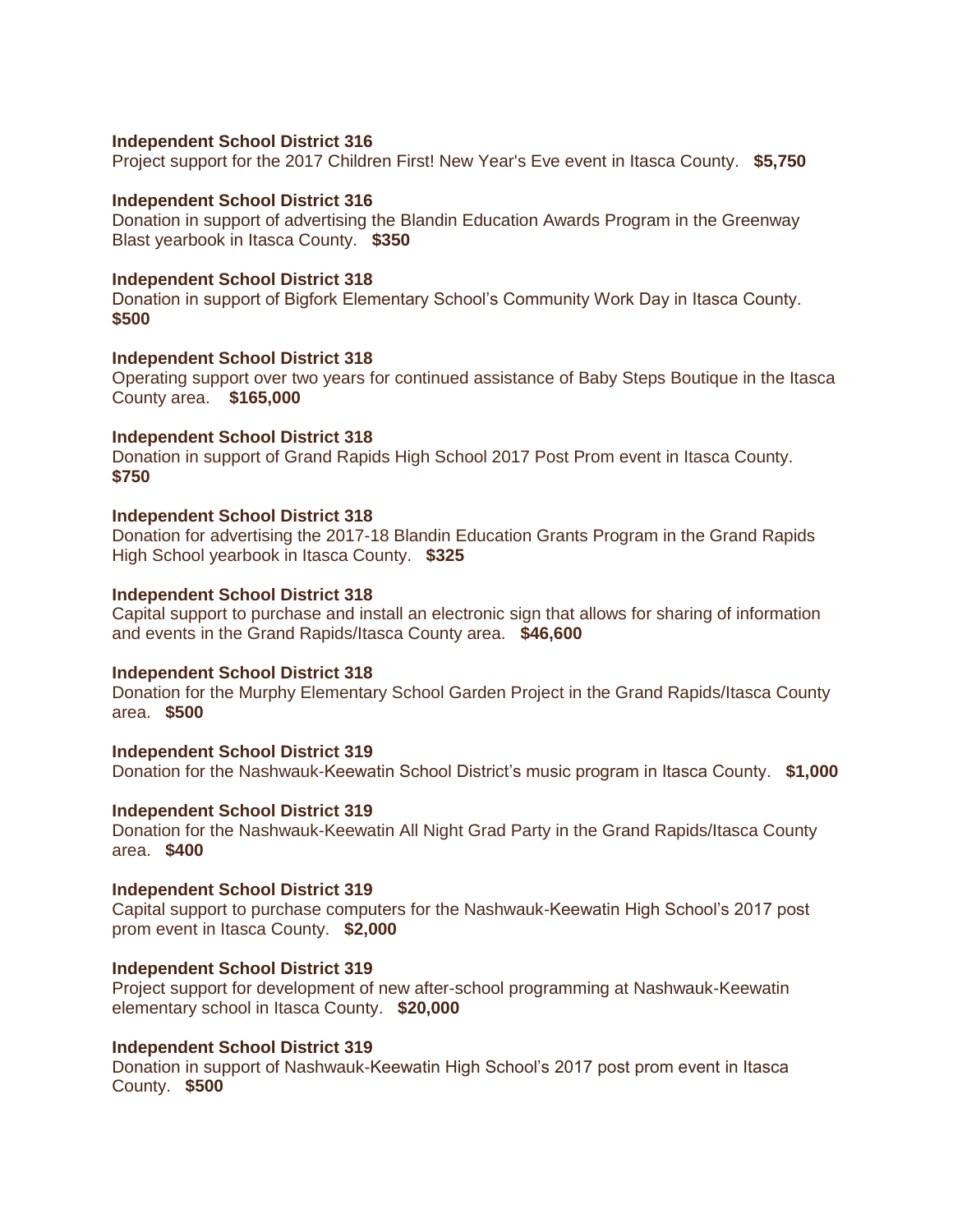# **ISD 317 Deer River**

Project support to conduct a Full Service Community Schools needs assessment in the Itasca County area. **\$40,000**

# **ISD 317 Deer River**

Donation in support of Deer River High School's 2018 post prom event in Itasca County. **\$500**

# **Itasca Community College**

Project support for on-campus activities for Native American students in Itasca County. **\$9,300**

# **Itasca Community College**

Project support for the 2017 Career Fair in Itasca County. **\$10,000**

# **Itasca Community College Foundation**

Project support for planning funds to construct a Student Union on the Itasca Community College campus in the Itasca County area. **\$25,000**

# **Itasca County**

Donation for child safety materials in the Grand Rapids/Itasca County area. **\$300**

# **Itasca County Agricultural Association**

Donation for the Itasca County Fair's 125<sup>th</sup> Anniversary Celebration historical display in the Grand Rapids/Itasca County area. **\$1,000**

# **Itasca County Family YMCA Inc**

Capital support for outdoor amenities serving intergenerational populations in Itasca County. **\$5,000**

# **Itasca County Family YMCA Inc**

Project support to complete a feasibility study for establishing an off-site early childhood education facility in Itasca County. **\$8,000**

# **Itasca County Historical Society**

Operating support for 2018-19 to collect, preserve, interpret and disseminate the history of Itasca County. **\$100,000**

# **Itasca County Sheriff's Office**

Donation for an intergenerational community event in Itasca County. **\$750**

# **Itasca Hospice Foundation**

Donation in support of the 2017 educational seminar on grief and hope at life's intersections in Itasca County. **\$500**

# **Itasca Orchestra and Strings Program**

Operating support in 2018-19 to provide orchestral music to adults and youth in Itasca County. **\$100,000**

# **Itasca Ski & Outing Club**

Donation for emergency medical equipment for the Mt. Itasca Skil Patrol in the Grand Rapids/Itasca County area. **\$1,000**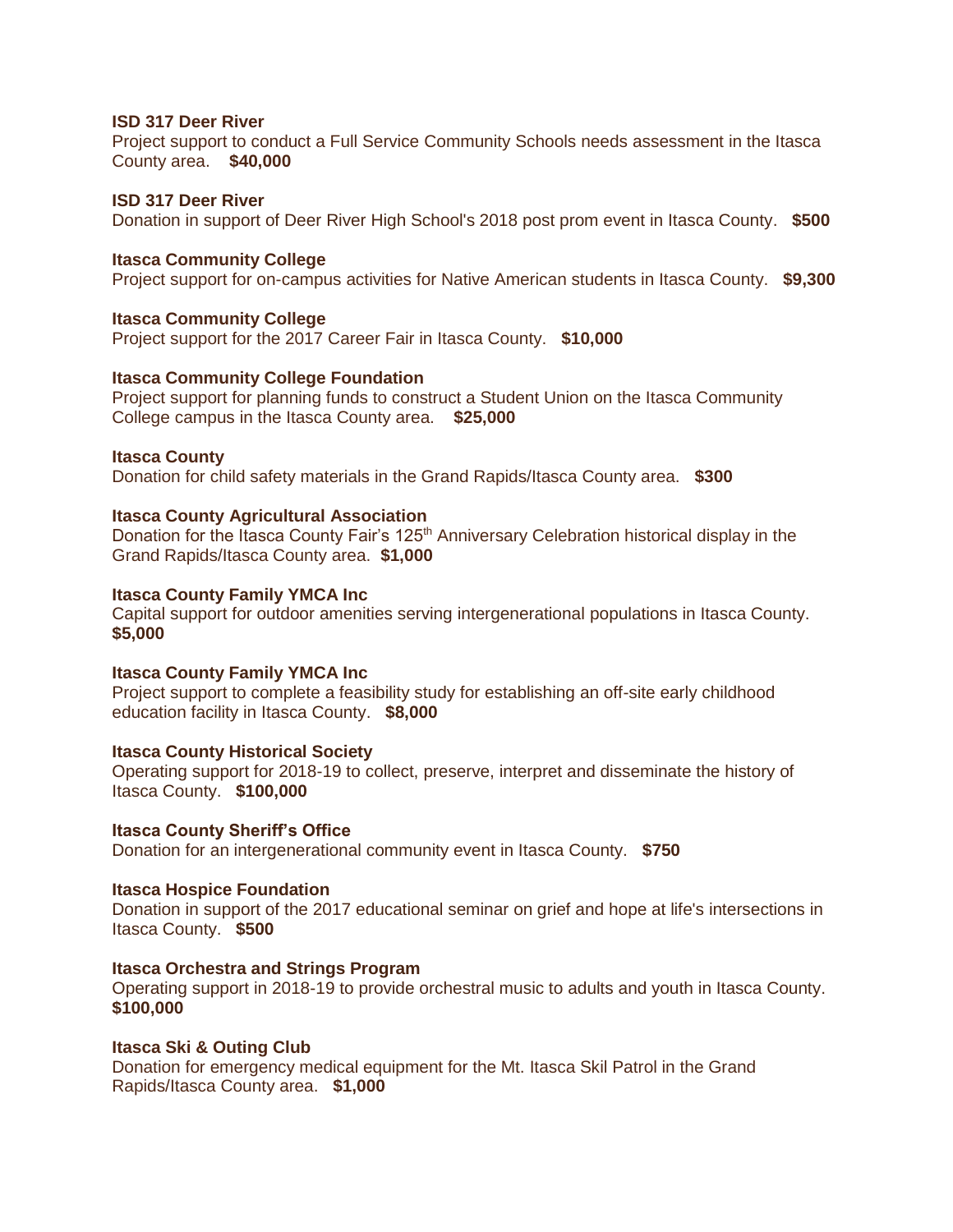# **Itasca Youth for Christ**

Operating support in 2018-19 for the Campus Life program in Itasca County. **\$60,000**

# **Judy Garland Children's Museum**

Operating support to continue and broaden the school service program in Itasca County. **\$60,000**

# **Judy Garland Children's Museum**

Donation in support of the 2017 Judy Garland Festival in Itasca County. **\$1,000**

# **Let's Go Fishing Itasca Chapter**

Donation for the 2017 Let's Go Fishing with Seniors program in the Grand Rapids/Itasca County area. **\$1,000**

# **MacRostie Art Center**

Operating support in 2018-19 to provide visual arts and educational programming to residents in Itasca County. **\$80,000**

# **Marcell Family Center, Inc**

Operating support in 2017-18 for the family center program in Itasca County. **\$70,000**

# **Minnesota 4-H Foundation**

Project support to provide training opportunities for Itasca Networks for Youth members and students at Northern Lights Community School in Itasca County. **\$3,500**

# **Minnesota Deer Hunters Association**

Donation in support of a Native American drum ceremony to kick off the Deer Camp Expo for the 15th annual Minnesota Governor's Deer Opener in Itasca County. **\$500**

# **MN Assistance Council for Veterans**

Project support for direct assistance to veterans who are either homeless or at risk of becoming homes in the Grand Rapids/Itasca County area. **\$10,000**

# **Northern Community Radio KAXE**

Project support for development of capital replacement plans for its facilities in Itasca County. **\$5,000**

# **Northern Community Radio KAXE**

Operating support to provide news and information to residents in Itasca County. **\$100,000**

# **Northern Lights Nordic Ski Club**

Capital support for a storage/maintenance and meeting location for the Ski Club in Itasca County. **\$10,000**

# **North Homes Inc.**

Project support to conduct a study of the organization's health and growth in Itasca County. **\$5,000**

# **Northome Community Food Shelf**

Operating support and fresh food product for the Northome Community Food Shelf in Itasca County. **\$10,000**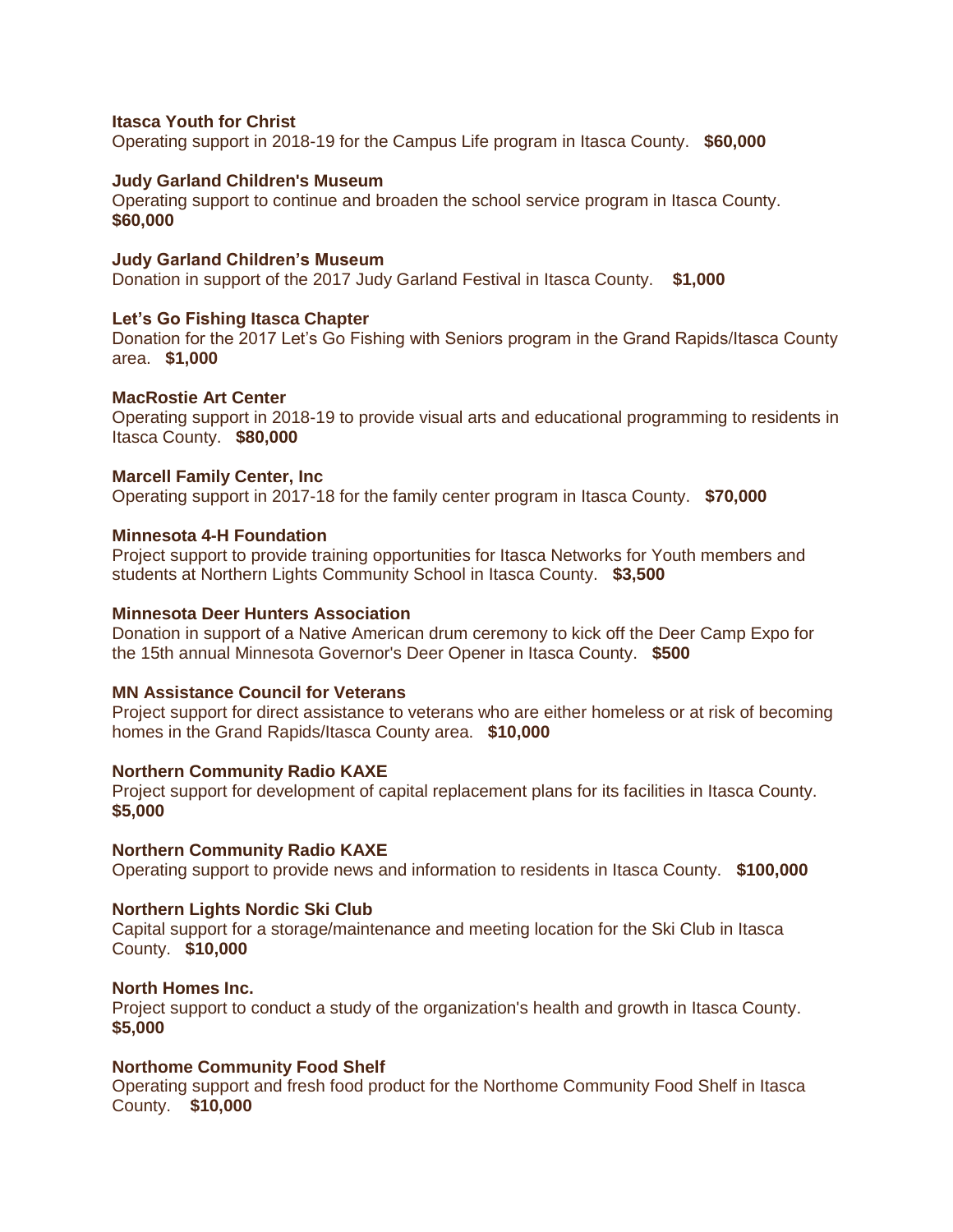# **Northland Counseling Center Inc**

Project support for the Release Advance Planning Program in Itasca County. **\$7,096**

### **Northland Counseling Center, Inc.**

Capital support to develop a 16-bed residential and crisis treatment home for children ages 4-12 in rural Minnesota. **\$74,936**

### **Reif Arts Council**

Operating and programming support over two years for the Reif Center in the Itasca County area. **\$340,000**

# **Reif Arts Council**

Project support for the Playing by Air 2018 New Years Day performance in Itasca County. **\$10,000**

# **Salvation Army – Grand Rapids**

Donation in support of staff match for the Salvation Army in the Grand Rapids/Itasca County area. **\$500**

# **Second Harvest North Central Food Bank**

Operating support for Food Bank operations in Itasca County. **\$100,000**

# **Second Harvest North Central Food Bank**

Project support for the Kids Backpack Food program in Itasca County. **\$5,000**

# **Special Olympics Minnesota**

Operating support for the Special Olympics program in Itasca County. **\$60,000**

# **Support Within Reach**

Operating support to assist victims of sexual violence in 2018-19 in Itasca County. **\$80,000**

# **True Friends**

Operating support for youth with disabilities to participate in camp activities during 2018-19 in Itasca County. **\$10,000**

# **U of M North Central Research & Outreach Center**

Donation in support of educating area high school students about applying strong math and science skills to the field of natural resources in Itasca County. **\$900**

# **United Way of 1,000 Lakes**

Operating support in 2018-19 for administration in Itasca County. **\$60,000**

# **Voyageurs Area Council #286 Boy Scouts of America, Inc.**

Operating support in 2018-19 for Boy Scout programming in Itasca County. **\$20,000**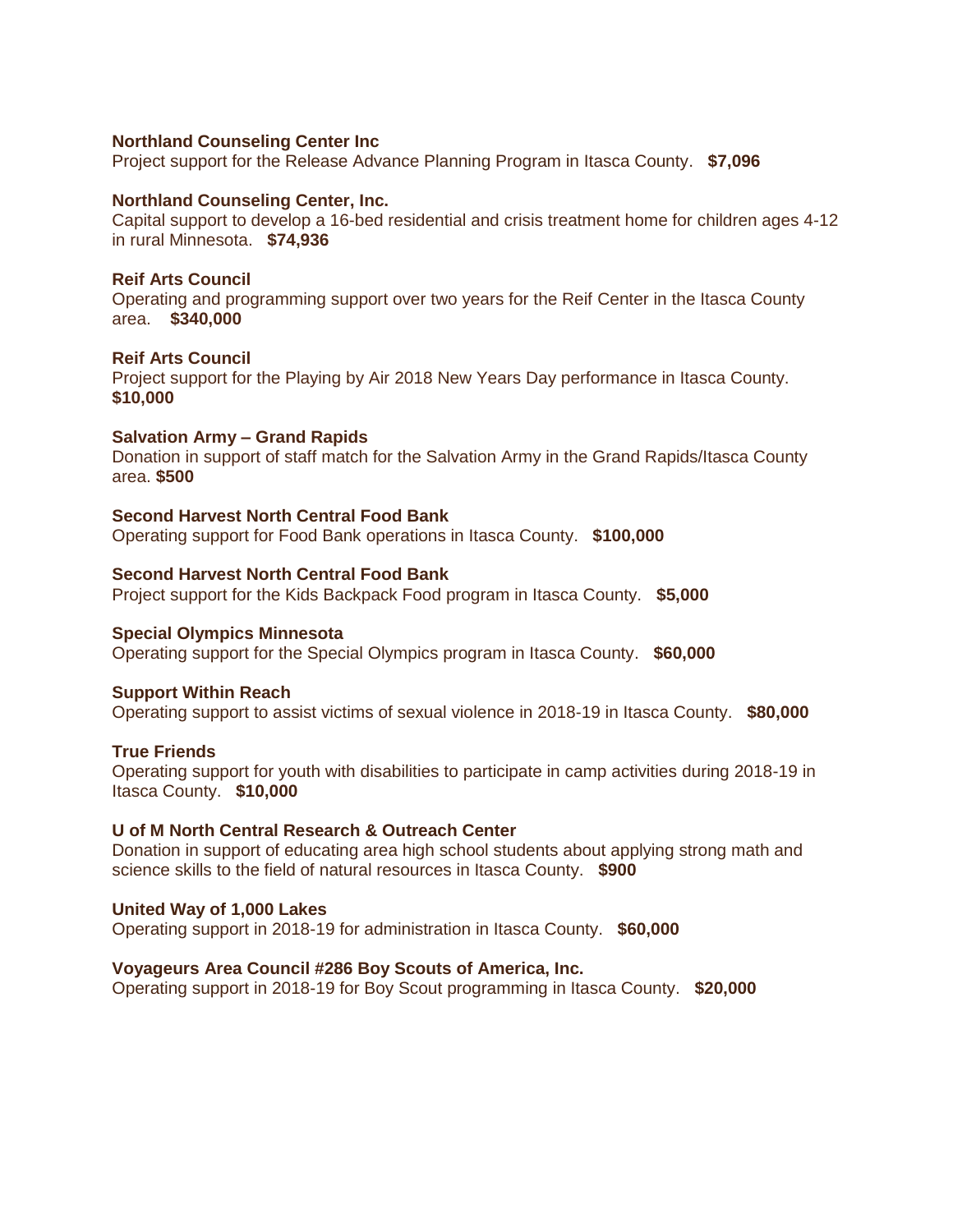# **Rural Minnesota Area of focus: Vibrant Itasca County**

# **Duluth-Superior Educational TV Corp.**

Operating support to produce Native Report in 2018-19 in rural Minnesota. **\$100,000**

# **Northern Minnesota Public Television**

Operating support in 2018-19 for programming and services in the northern rural region of Minnesota. **\$50,000**

# **Area of focus: Expand Opportunity**

# **African Development Center**

Operating support for outreach and services for African American populations in rural Minnesota. **\$150,000**

# **African Development Center**

Program-related investment for a small business loan program to assist African immigrant entrepreneurs in rural Minnesota. **\$200,000**

# **Aitkin County**

Project support to implement activities that promote access, adoption and use of broadband in Aitkin County, including Wi-Fi on buses, mobile Wi-Fi library check-out program, and improving broadband access and public Wi-Fi at Long Lake in rural MN. **\$17,615**

# **Anishinabe Legal Services**

Donation in support of community events to provide feedback on local priorities and needs in rural Minnesota. **\$1,000**

# **Arrowhead Regional Arts Council**

Project support for design of a ReCharge the Range event highlighting the importance of arts, culture and tourism as one vital part of the overall Iron Range economy in rural Minnesota. **\$4,000**

# **Austin Aspires, Inc.**

Project support to assist high school students with job shadowing and career exploration opportunities in the Austin area as part of the Blandin Leadership Grants program in rural Minnesota. **\$750**

# **Bois Forte Band of Chippewa Indians**

Project support to implement activities that promote access, adoption and use of broadband in the Bois Forte/Cook/Orr area, including expanded community education, computer lab and website enhancements as part of the Broadband Program in rural MN. **\$21,000**

# **Boreal Community Media**

Project support for Kids' Online Civic News Service as part of the Broadband Program in rural Minnesota. **\$25,000**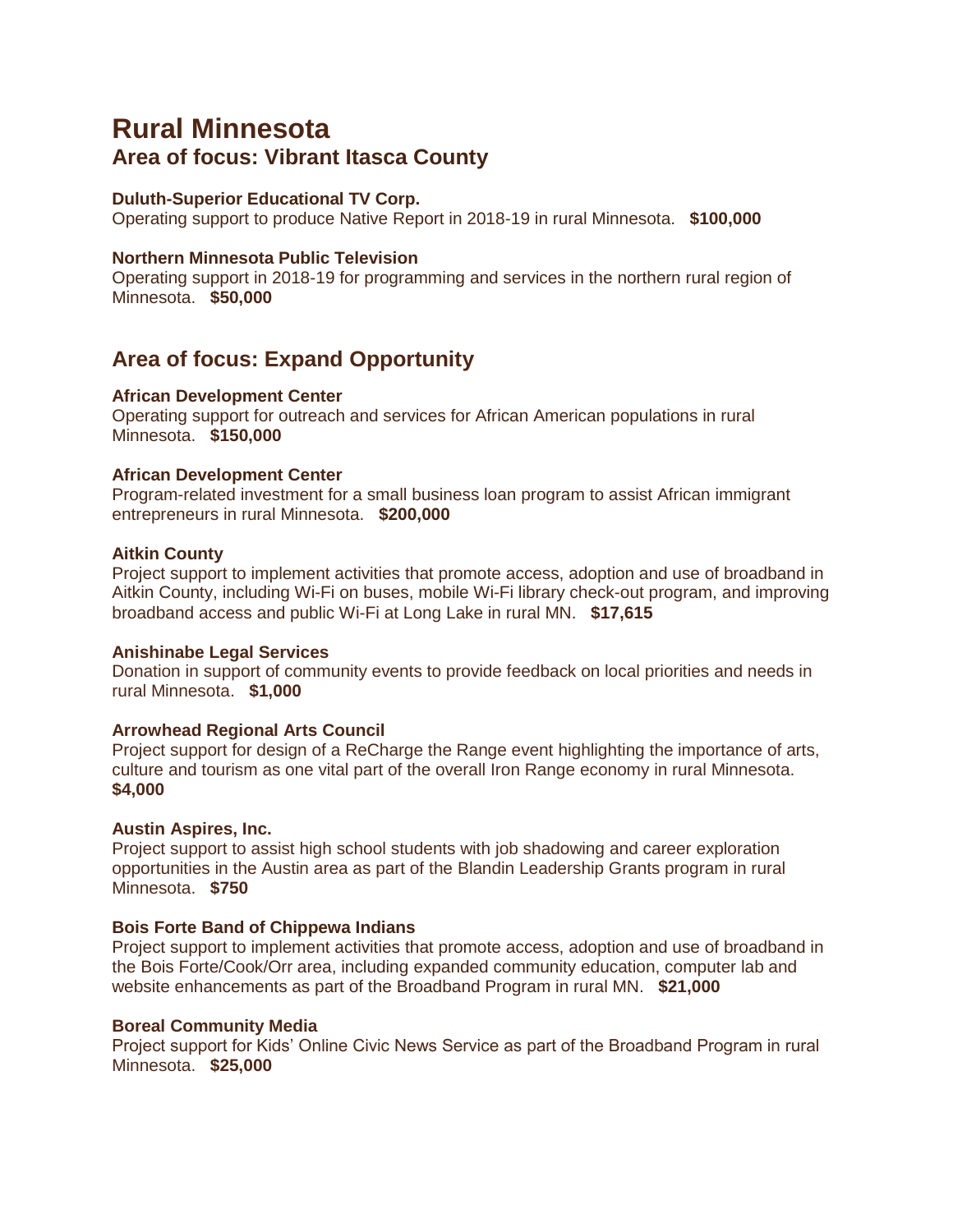### **Boys and Girls Club of the Leech Lake Area**

Operations support to provide bridge funding in rural Minnesota. **\$49,000**

### **Boys and Girls Club of the Leech Lake Area**

Operating support for the Deer River unit through 2018 in Itasca County. **\$135,000**

### **Brainerd Lakes Area Development Corp**

Project support for assessment of broadband infrastructure investment as part of the Broadband Program in rural Minnesota. **\$1,000**

# **Bug-O-Nay-Ge-Shig School**

Donation in support of youth activities at Bug-O-Nay-Ge-Shig school in rural Minnesota. **\$500**

### **City of Ely**

Project support to implement activities that promote access, adoption and use of broadband in the Ely area, including website and social media consulting and the creation of a technology center/co-working space, as part of the Broadband Program in rural MN**. \$31,300**

### **City of Moose Lake**

Project support for Smart Technologies for Everyone as part of the Broadband Program in rural Minnesota. **\$10,000**

### **City of Spicer**

Project support for the Cyber Seniors Mentoring Project as part of the Broadband Program in rural Minnesota. **\$4,910**

### **Dodge County**

Project support for assessment of broadband infrastructure investment as part of the Broadband Program in rural Minnesota. **\$1,000**

### **Enterprise Minnesota**

Project support for the 2017 State of Manufacturing Survey in rural Minnesota. **\$5,000**

### **Family Safety Network of Cass County Inc.**

Donation for a symposium called "One Load at a Time" focusing on raising awareness and combating sex trafficking and sexual violence on the Leech Lake Reservation in rural Minnesota. **\$500**

### **Greater Bemidji Inc**

Project support for assessment of broadband infrastructure investment as part of the Broadband Program in rural Minnesota. **\$1,000**

### **Greater Minnesota Housing Fund**

Project support of a new Minnesota Housing Commission, which will develop innovative solutions to help communities across Minnesota preserve and expand the availability of affordable housing and workforce housing in rural Minnesota. **\$30,000**

### **Immigrant Law Center of MN**

Operating support to ameliorate effects of the 2017 legislative changes to the Deferred Action for Childhood Arrivals program in rural Minnesota. **\$50,000**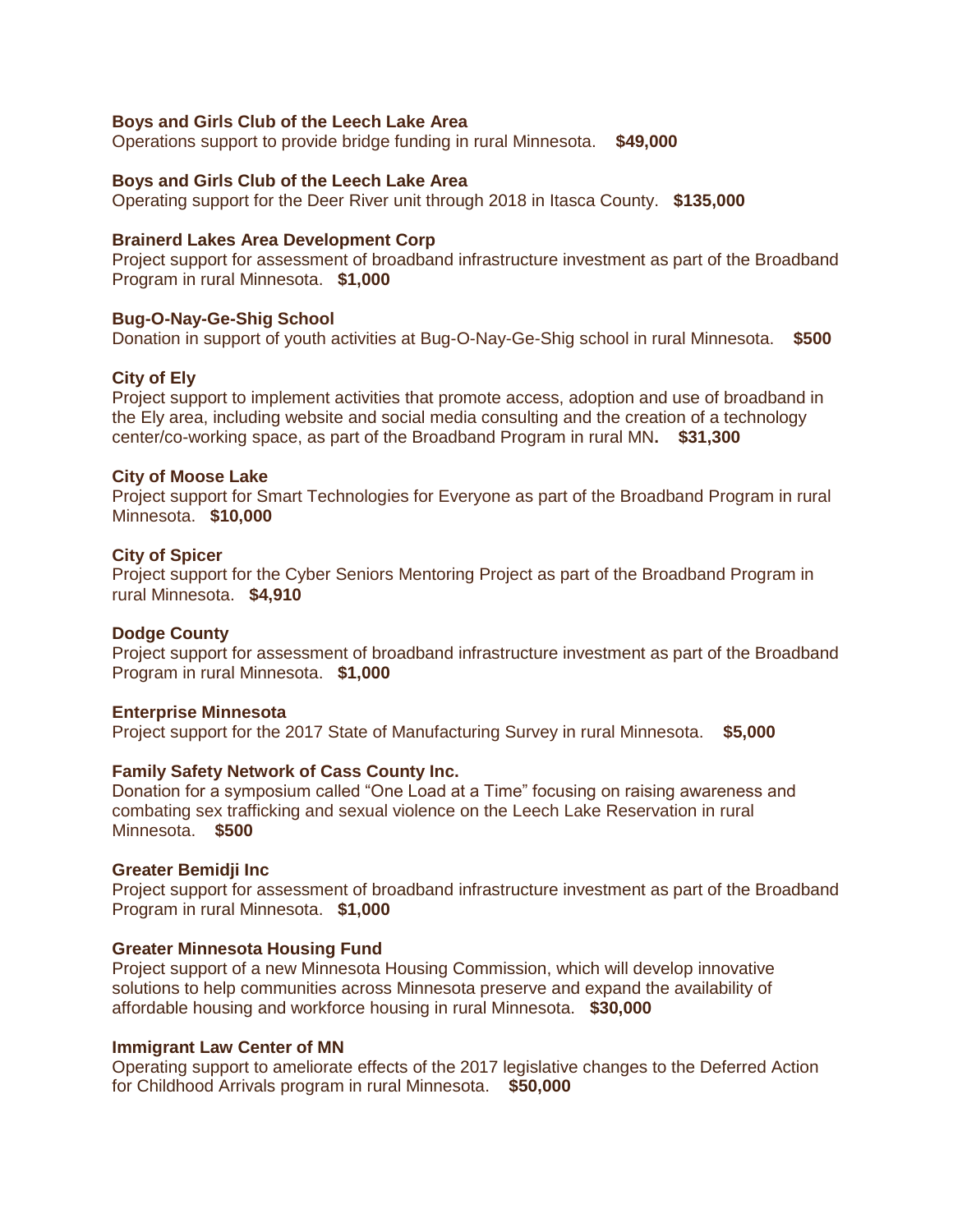### **Immigrant Law Center of Minnesota**

Operating support to provide legal services and education for immigrants in rural Minnesota. **\$150,000**

### **Independent School District 94**

Donation in support of Disability Mentoring Day at Fond du Lac Tribal College in rural Minnesota. **\$1,000**

### **Interfaith Action of Greater Saint Paul**

Donation for sponsorship of the Minnesota Council on Foundation's briefing on poverty in rural Minnesota. **\$1,000**

# **Ironworld Development Corporation**

Donation for the 2017 Iron Range Science and Engineering Festival in rural Minnesota. **\$1,000**

# **Isanti County**

Project support to conduct a feasibility study to better understand options for improving broadband infrastructure and services within the county as part of the Broadband Program in rural Minnesota. **\$25,000**

### **Longville Area Community Choir**

Donation for the Music in the Park series for the Longville, Remer and surrounding communities in the Itasca County area. **\$500**

### **Mahube-Otwa Community Action Partnership Inc**

Project support for the Employability Initiative in collaboration with M-State, nonprofit service providers and local employers in Otter Tail County in rural Minnesota. **\$50,000**

### **Meeker County**

Project support for the Meeker County Broadband and Advance Technology Feasibility Study as part of the Broadband Program in rural Minnesota. **\$25,000**

### **Minnesota Council of Nonprofits Inc.**

Project support for 2017 membership assistance in rural Minnesota. **\$1,600**

### **Minnesota Council of Nonprofits Inc.**

Project support for sponsorship of the Minnesota Council of Nonprofits' 2017 annual conference in rural Minnesota. **\$5,000**

### **Minnesota Council of Nonprofits Inc.**

Donation for the May 2017 Nonprofit Summit in rural Minnesota. **\$1,000**

### **Minnesota Council of Nonprofits Inc**

Project support to build capacity with nonprofit leaders and organizations in rural Minnesota. **\$150,000**

### **Minnesota Council on Foundations**

Membership support for 2018 throughout rural Minnesota. **\$20,400**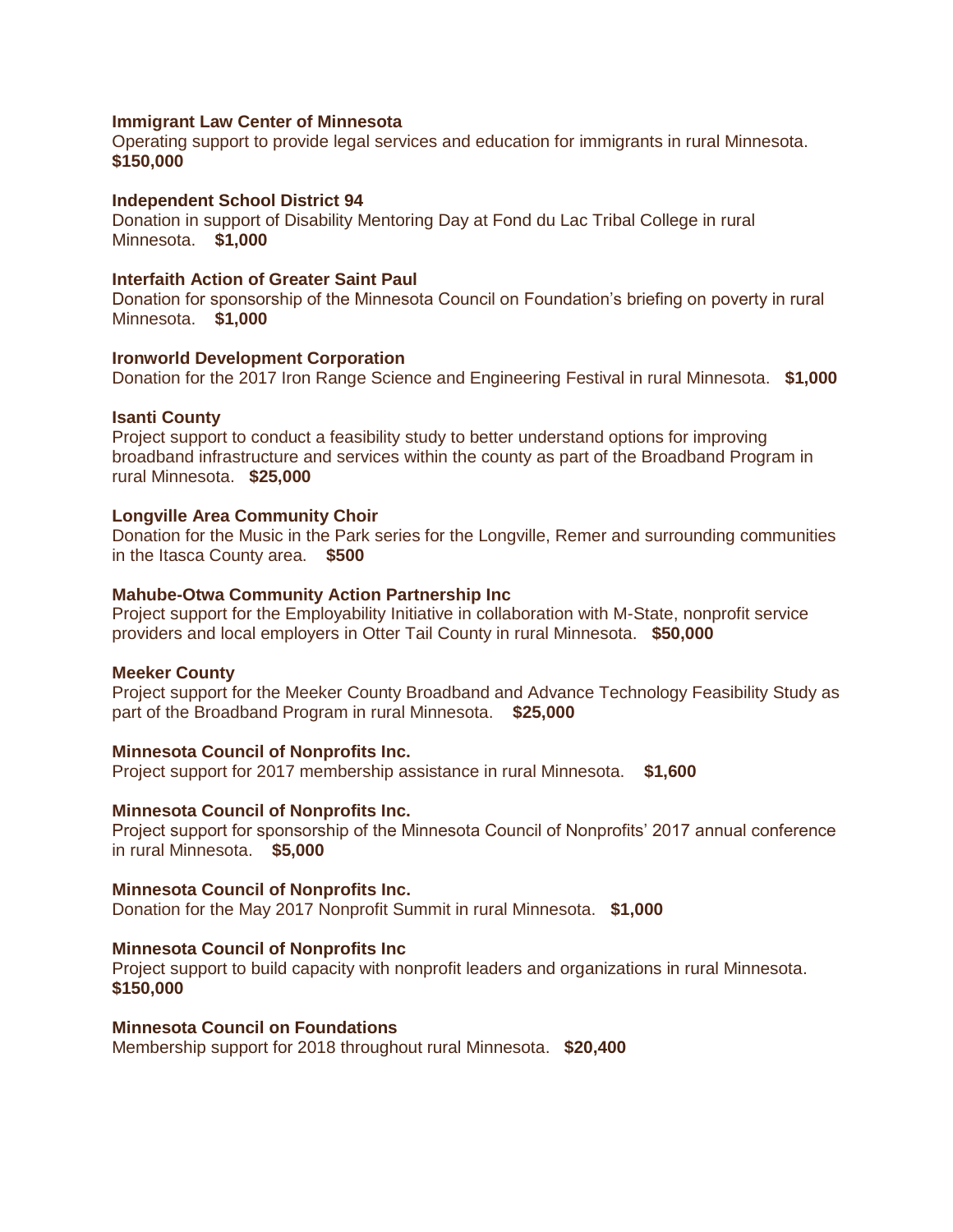# **Minnesota Council on Foundations**

Program support for sponsorship of two areas of programming focusing on issues facing rural communities in Minnesota. **\$10,000**

### **Minnesota Education Equity Partnership**

Project support over three years for equity policy development and implementation in Nobles County and the Mille Lacs area in rural Minnesota. **\$180,000**

#### **Northeast Entrepreneur Fund, Inc.**

Project support to implement activities that promote access, adoption and use of broadband in the Hibbing area, including website, social media and digital marketing consulting and expanding PCs for People as part of the Broadband Program in rural MN. **\$16,840**

### **Northeast Entrepreneur Fund, Inc.**

Operating support to implement community entrepreneurship initiatives and provide regional services to growth-oriented entrepreneurs in rural Minnesota. **\$80,000**

### **Northeast Entrepreneur Fund, Inc.**

Program-related investment to increase the community development impact of lending and strategic services to entrepreneurs in rural Minnesota. **\$500,000**

#### **Northeast Entrepreneur Fund, Inc.**

Project support to provide training to small businesses in digital marketing as part of the Broadband Program in rural Minnesota. **\$25,000**

#### **Northland Foundation**

Project support for the 2017 Northeastern Minnesota Early Childhood Summit in rural Minnesota. **\$5,000**

### **Northland Foundation**

Project support to continue the work of the Rural Economic Development Group in 2017 in rural Minnesota. **\$20,000**

### **Northwest Community Action, Inc.**

Project support to conduct a feasibility study to understand options for improving broadband infrastructure and services in the Roseau County area in rural MN. **\$25,000**

### **Northwest Minnesota Foundation**

Project support for the Warroad Backpack Program as part of the Blandin Leadership Grant program in rural Minnesota. **\$5,000**

### **Otter Tail County**

Project support to conduct a feasibility study to better understand options for improving broadband infrastructure and services within the county as part of the Broadband Program in rural Minnesota. **\$25,000**

# **PCs for People**

Capital support to distribute 500 computers to ten rural Minnesota communities as part of the Broadband Program in rural Minnesota. **\$49,000**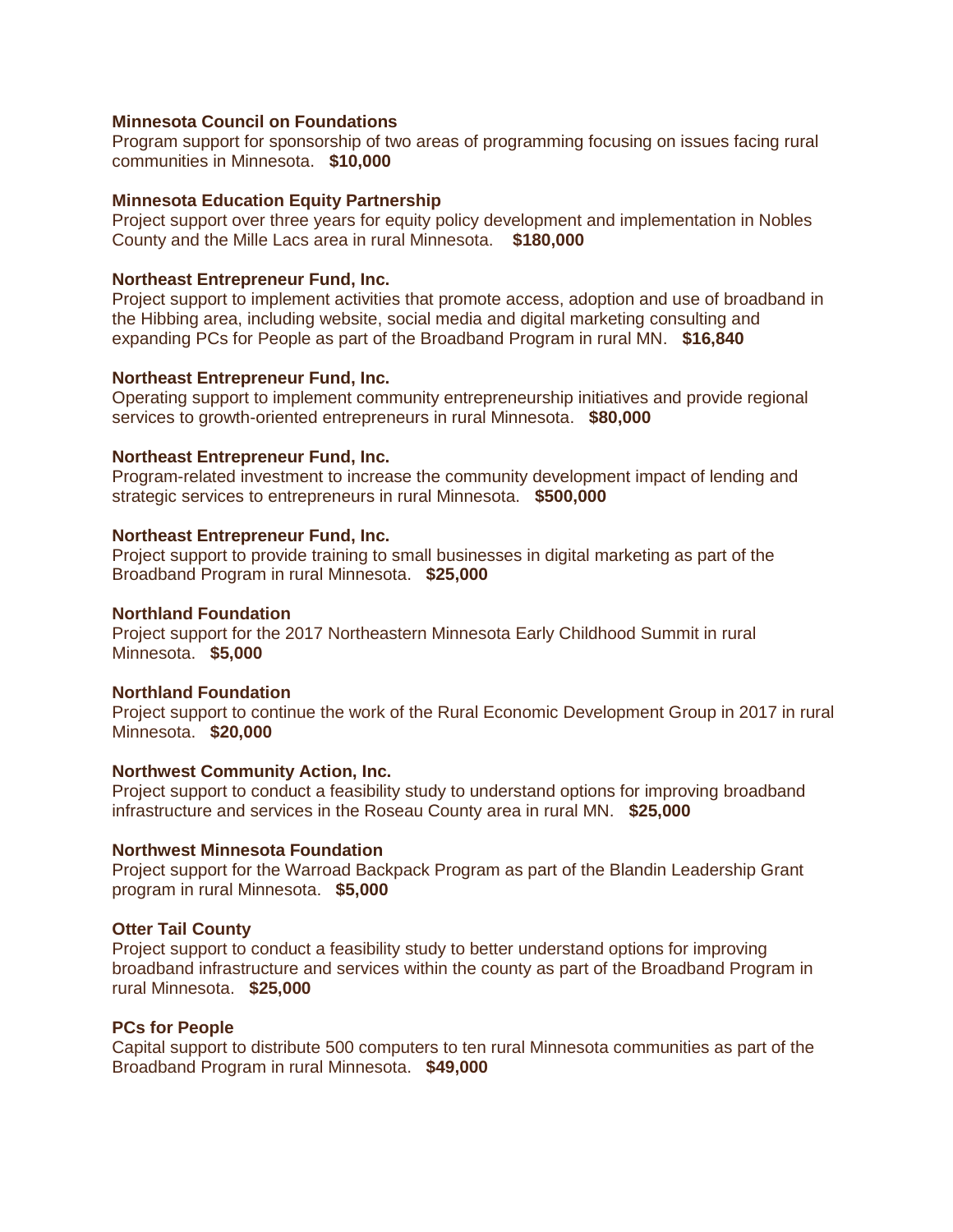### **PCs for People**

Project support for sponsorship of the National Digital Alliance's conference in rural Minnesota. **\$2,500**

### **Pope County**

Project support to conduct a feasibility study to better understand options for improving broadband infrastructure and services within the county as part of the Broadband Program in rural Minnesota. **\$25,000**

### **Red Lake Band of Chippewa Indians**

Capital support to develop space for entrepreneur and community education in rural Minnesota. **\$40,000**

### **Red Wing Ignite**

Project support for creation of an innovative ecosystem as part of the Broadband Program in rural Minnesota. **\$10,000**

### **Red Wing Ignite**

Project support for assessment of broadband infrastructure investment as part of the Broadband Program in rural Minnesota. **\$1,000**

### **Region 5 Regional Development Commission**

Donation for the placemaking workshop in rural Minnesota. **\$800**

### **Sand Lake Township**

Donation in support of accessing broadband services at the Sand Lake Community Center as part of the Broadband Program in Itasca County. **\$900**

### **Sibley County**

Project support for the Community, Entrepreneur and Business Digital Skills Growth and Training Program as part of the Broadband Program in rural Minnesota. **\$9,500**

### **Sibley County**

Project support for community access to technology and training as part of the Broadband Program in rural Minnesota. **\$4,750**

### **Southern Minnesota Initiative Foundation**

Project support over three years for the Rural Entrepreneurial Venture Program in rural Minnesota. **\$150,000**

### **Southwest Regional Development Commission**

Project support for the Coalition for Better Broadband as part of the Broadband Program in rural Minnesota. **\$123,800**

### **University of Minnesota Foundation**

Project support over three years to establish the Natural Resources and Research Institutes' Business Assistance Fund in rural Minnesota. **\$150,000**

# **White Earth Tribal Council**

Project support for the White Earth Broadband Initiative as part of the Broadband Program in rural Minnesota. **\$25,000**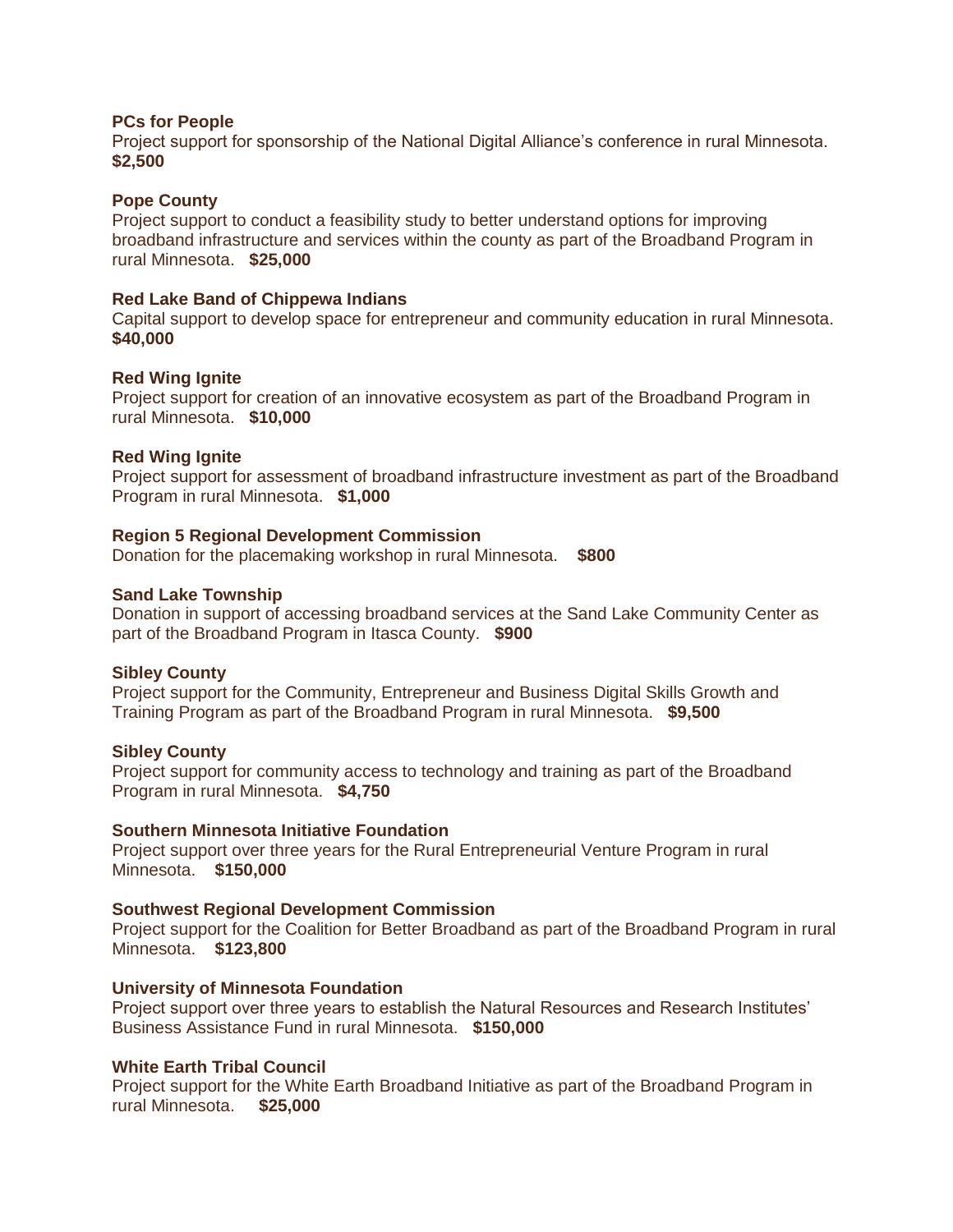# **Winthrop EDA**

Project support for assessment of broadband infrastructure investment as part of the Broadband Program in rural Minnesota. **\$1,000**

### **Winthrop EDA**

Project support for enhanced collaboration and cooperation by Minnesota stakeholders on coalescing the rural voice on statewide broadband issues and programs as part of the Broadband Program in rural Minnesota. **\$15,000**

# **Area of focus: Invest in Leadership**

### **Aitkin County Growth, Inc.**

Project support for a mapping and planning project to grow and strengthen the business and manufacturing base in the Aitkin County area as part of the Blandin Leadership Grant Program in rural Minnesota. **\$5,000**

### **Battle Lake Youth Center Inc**

Capital support to develop an early childhood care facility in Battle Lake, rural Minnesota. **\$50,000**

### **Beacons of Hope**

Project support for start-up of Beacons of Hope as part of the Blandin Leadership Grants Program in rural Minnesota. **\$5,000**

### **Central Mesabi Medical Foundation**

Project support for an economic impact study of the Hibbing Memorial Building as part of the Blandin Leadership Grant program in rural Minnesota. **\$2,500**

### **Chisholm Kids Plus**

Project support for the community improvement work as part of the Blandin Leadership Grant program in rural Minnesota. **\$5,000**

### **City of Battle Lake Economic Development Authority**

Project support to develop a visioning process for commercial property in downtown Battle Lake as part of the Blandin Leadership Grants Program in rural Minnesota. **\$5,000**

### **City of Redwood Falls**

Capital support to construct and install new dual-language signage for Ramsey Park in English and Dakota. **\$10,000**

### **Cook County Chamber of Commerce Foundation**

Project support for completion of an arts and culture infrastructure development study as part of the Blandin Leadership Grants program in rural Minnesota. **\$5,000**

# **Dakota Wicohan**

Project support for a master-apprentice art program as part of the Blandin Leadership Grants Program in rural Minnesota. **\$2,500**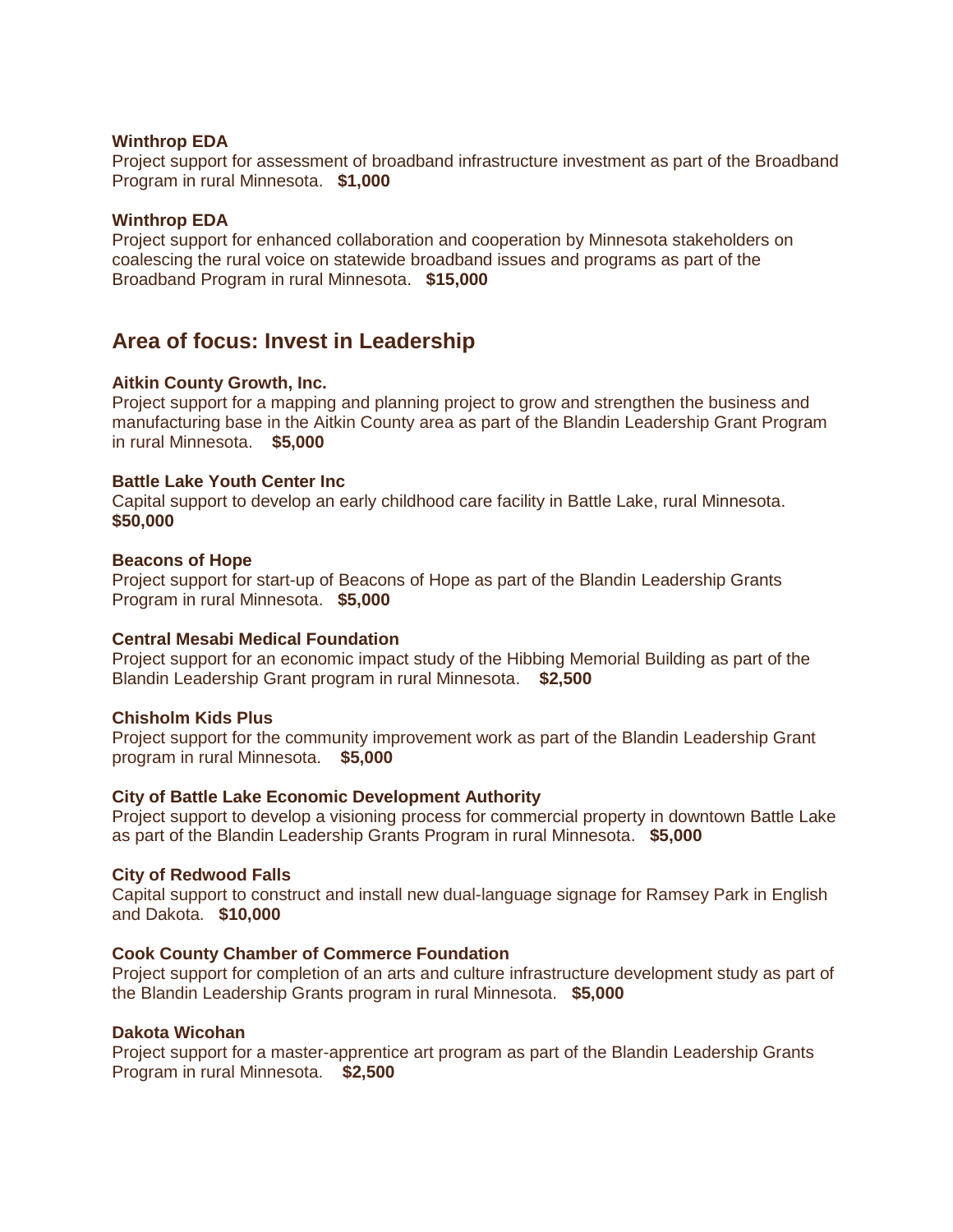# **Fergus Falls Community Child Care Center**

Project support for a child care study for the Fergus Falls area as part of the Blandin Leadership Grants Program in rural Minnesota. **\$5,000**

# **Friends of the Band Shell Park**

Capital support for a new band shell/performing arts center in Two Harbors as part of the Blandin Leadership Grants program in rural Minnesota. **\$5,000**

# **Goodness, Inc.**

Project support for the Taste of Willmar event as part of the Blandin Leadership Grant Program in rural Minnesota. **\$2,875**

# **Grand Portage Reservation Tribal Council**

Donation in support of community center upgrades as part of the Blandin Leadership Grants program in rural Minnesota. **\$1,000**

# **Independent School District 4**

Project support to develop a comprehensive website and marketing tool to promote activities in McGregor as part of the Blandin Leadership Grants program in rural Minnesota. **\$5,000**

# **Lower Sioux Indian Community**

Project support for a Dakota language signage project as part of the Blandin Leadership Grants Program in rural Minnesota. **\$5,000**

# **Lower Sioux Indian Community**

Project support for the planning and design of an expanded community center to serve the Lower Sioux Indian Community in rural Minnesota. **\$50,000**

# **Luverne Area Community Foundation**

Donation in support to the Luv 1 Luv All project as part of the Blandin Leadership Grants Program in rural Minnesota. **\$1,000**

# **Luverne Initiatives for Tomorrow**

Project support to evaluate and present a long-range plan to develop Luverne as a destination as part of the Blandin Leadership Grants program in rural Minnesota. **\$5,000**

# **Luverne Initiatives for Tomorrow**

Project support to evaluate and present a long-range plan to develop Luverne as a destination as part of the Blandin Leadership Grants program in rural Minnesota. **\$9,500**

# **Medford Education Foundation**

Project support to build the funding base for educational opportunities in the Medford School District as part of the Blandin Leadership Grants program in rural Minnesota. **\$5,000**

# **Meeker County Development Corporation**

Project support for the Leading Litchfield and Creating Area Leaders program as part of the Blandin Leadership Grants program in rural Minnesota. **\$3,000**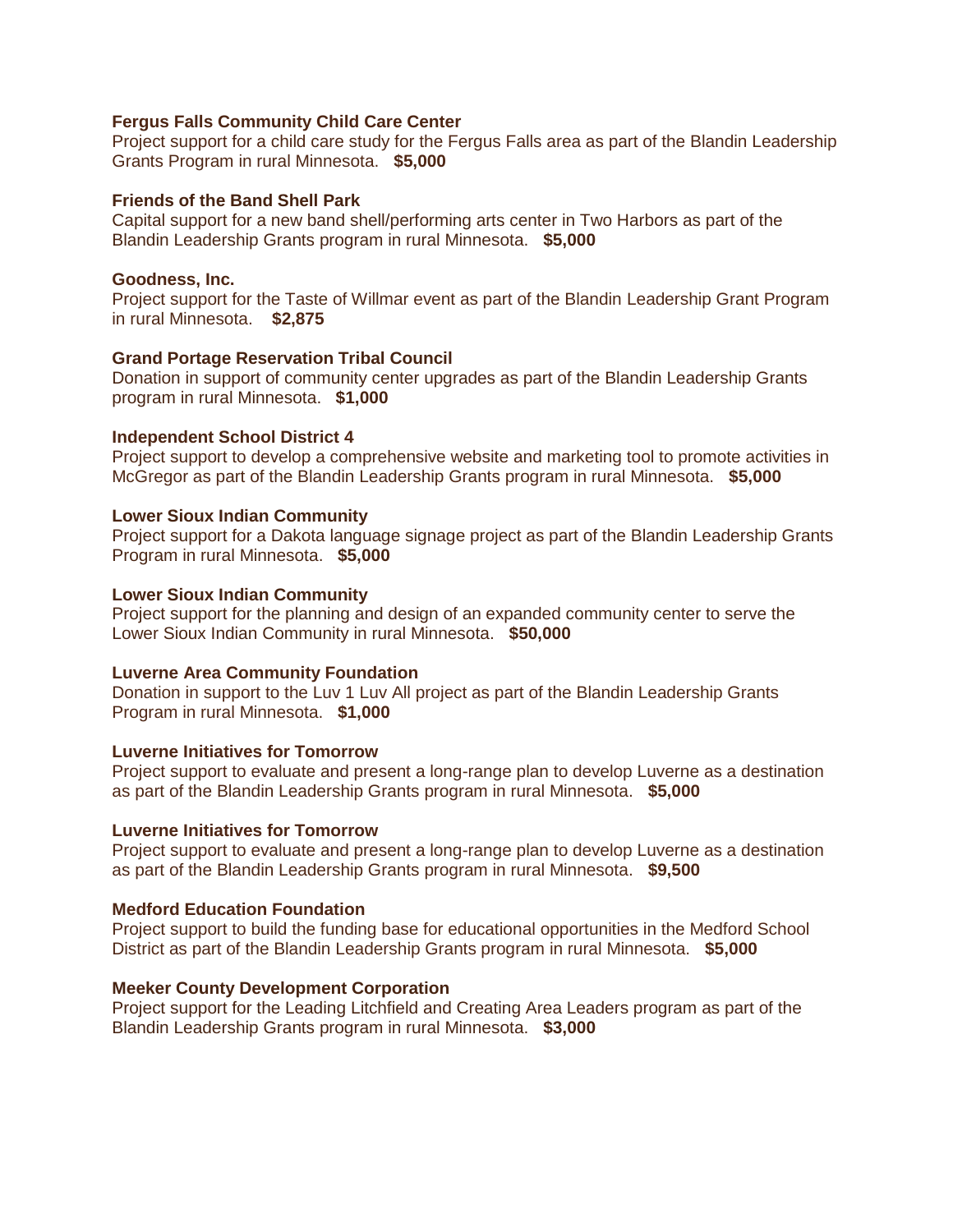# **Meeker County Development Corporation**

Project support to develop a community web site to bring awareness and promote Litchfield and surrounding areas as part of the Blandin Leadership Grants program in rural Minnesota. **\$5,000**

### **Minnesota Public Radio**

Project support for the statewide research, reporting and community engagement project called "Ground Level" in rural Minnesota. **\$50,000**

### **MinnPost**

Project support for the production of 12 stories on immigrant communities in rural Minnesota. **\$25,000**

# **Northwest Minnesota Foundation**

Capital support for the Bemidji Downtown Alliance/Welcoming Arch project as part of the Blandin Leadership Grants program in rural Minnesota. **\$5,000**

### **Park Rapids Community Development Corporation**

Project support for a regional brand development initiative as part of the Blandin Leadership Grants program in rural Minnesota. **\$5,000**

### **PFund Foundation**

Project support to implement the Better OUTcomes initiative in rural Minnesota. **\$180,000**

### **Redwood Area Communities Foundation**

Project support for LINC Redwood County to host discussions about available County services as part of the Blandin Leadership Grant program in rural Minnesota. **\$5,000**

### **Regents of The University of Minnesota**

Project support for the 2017 One Minnesota Conference of Legislators in rural Minnesota. **\$10,000**

### **Region 5 Regional Development Commission**

Project support to implement curriculum designed for the Minnesota Network of Community Developers in rural Minnesota. **\$75,000**

### **Region 5 Regional Development Commission**

Project support to complete the Minnesota Network of Community Developers curriculum design for practitioner professional development in rural Minnesota. **\$10,500**

### **ReGen Northland**

Project support for artistic revitalization improvements in downtown Hibbing as part of the Blandin Leadership Grants Program in rural Minnesota. **\$5,000**

### **RUSC Kinship Mentoring**

Project support to expand mentoring opportunities for children, youth and families in Morris as part of the Blandin Leadership Grants program. **\$5,000**

# **Southern Minnesota Initiative Foundation**

Project support for Owatonna Forward's Community Stewardship Initiative as part of the Blandin Leadership Grant program in rural Minnesota. **\$5,000**